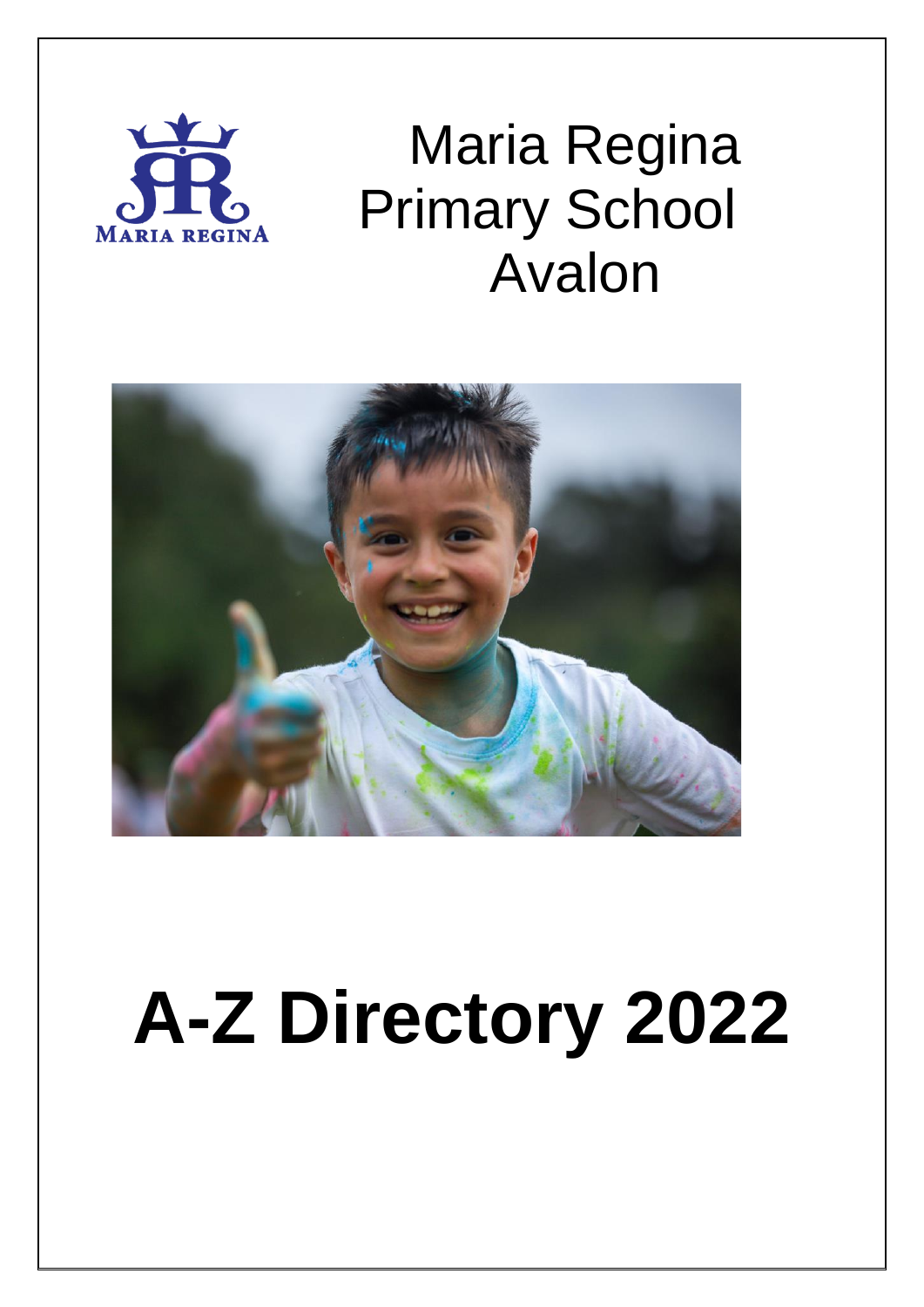Dear Parents,

Welcome to Maria Regina, Avalon. The Senior Administrator Officer is Julia Duke and office hours are 8.15am to 3.30pm.

For new Kindergarten families, this will be your first experience of school and it will surely be a very exciting time. Please feel free to contact the office for assistance with your queries.

In order to help you, we have outlined a few of our school procedures.

All current newsletters, event dates and information are available on our website – www.mradbb.com.au

Please check the website before calling the office.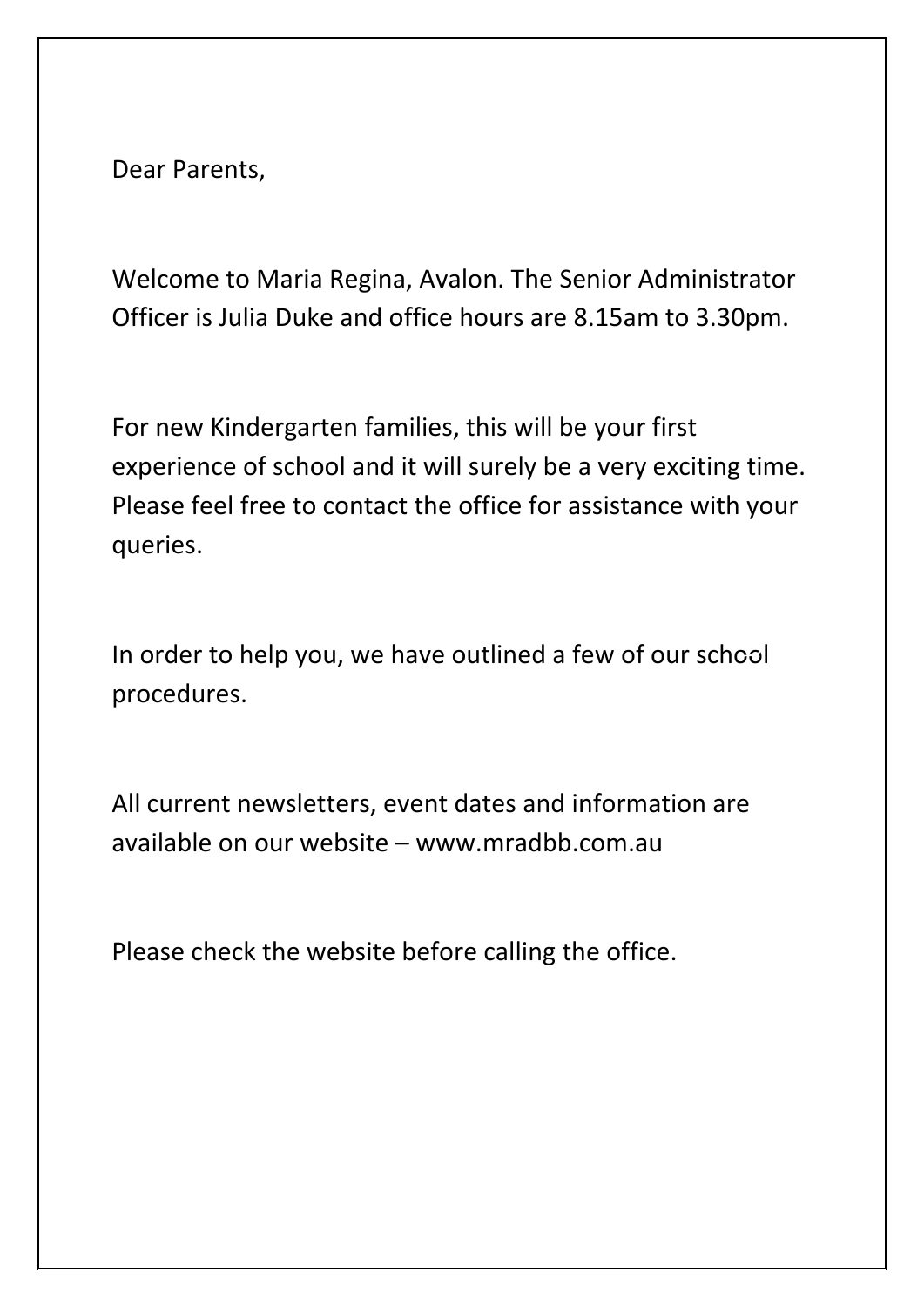# **A.** *ABSENCES*

#### *General:*

If your child is absent from school, please enter this absence in the Compass App. Notification of absence is required for the class rolls.

## *Extended Leave:*

If you intend to travel outside of school term break for 10 school days or more, an 'Application for Exemption from School' form must be completed. This form must be handed to the office with a copy of your itinerary or E-ticket prior to the leave being taken. The form is available on the school website.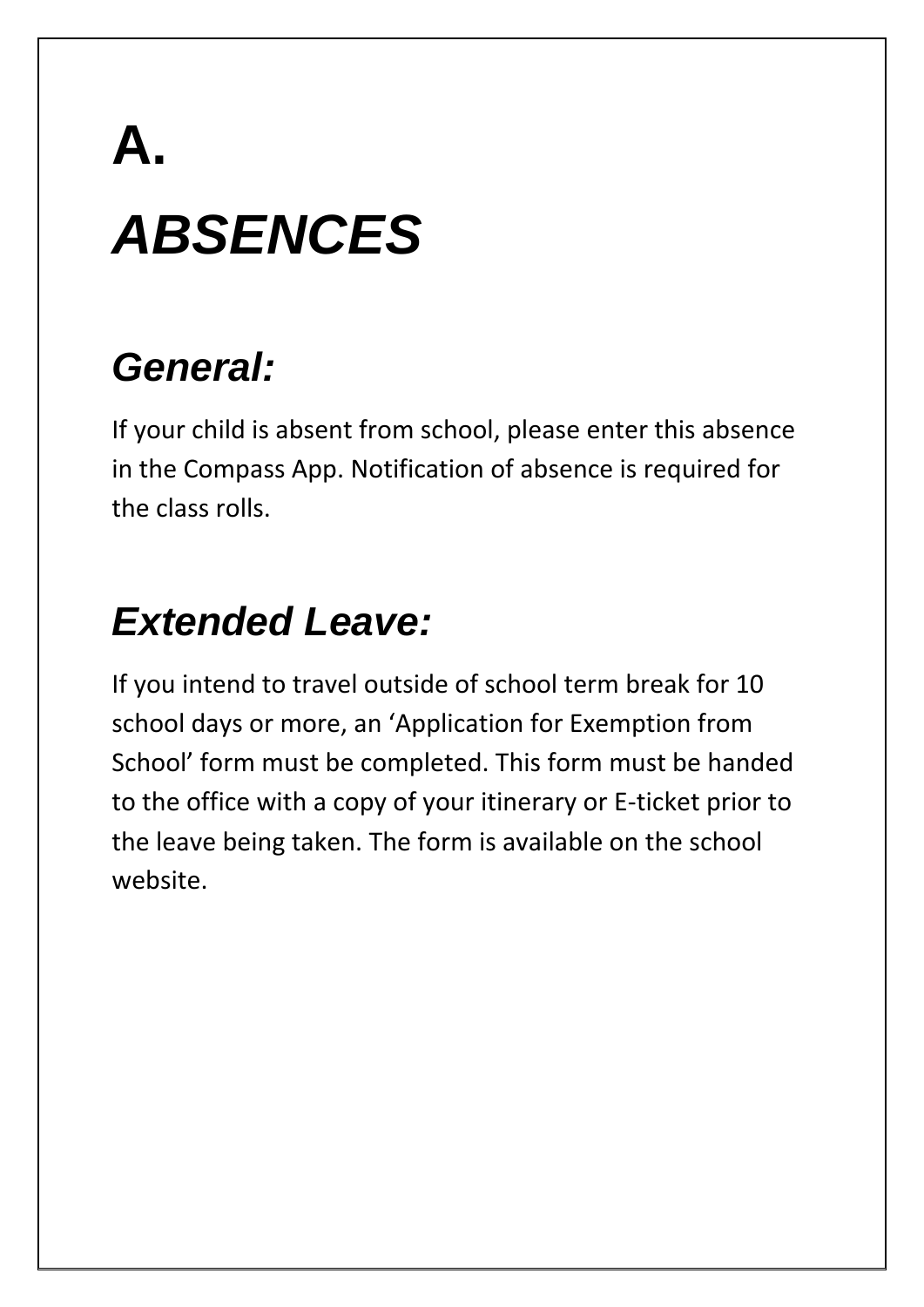## **B.**

## *OUT OF HOURS SCHOOL CARE (OOSH)*

Currently, After school care is run by OOSH Northern Beaches on the school grounds. It is until 6.30pm. For enrolment forms and fee information please contact the centre directly, through their website: <https://ooshnb.com.au/>

#### *BELL TIMES*

- 8.15am Morning playground duty commences (no bell)
- 8.45am Children assemble in class lines
- 11.00am Recess begins
- 11.20am End of Recess
- 12.40pm Lunch begins
- 1.30pm End of Lunch
- 2.55pm End of school day

Arrivals after 8.45am morning bell are considered "late arrival" and a late notification must be completed by the parent at the school office. Gates are closed during school hours to ensure the safety of our students and staff. Any visitors to the school during school hours must report and sign in at the office.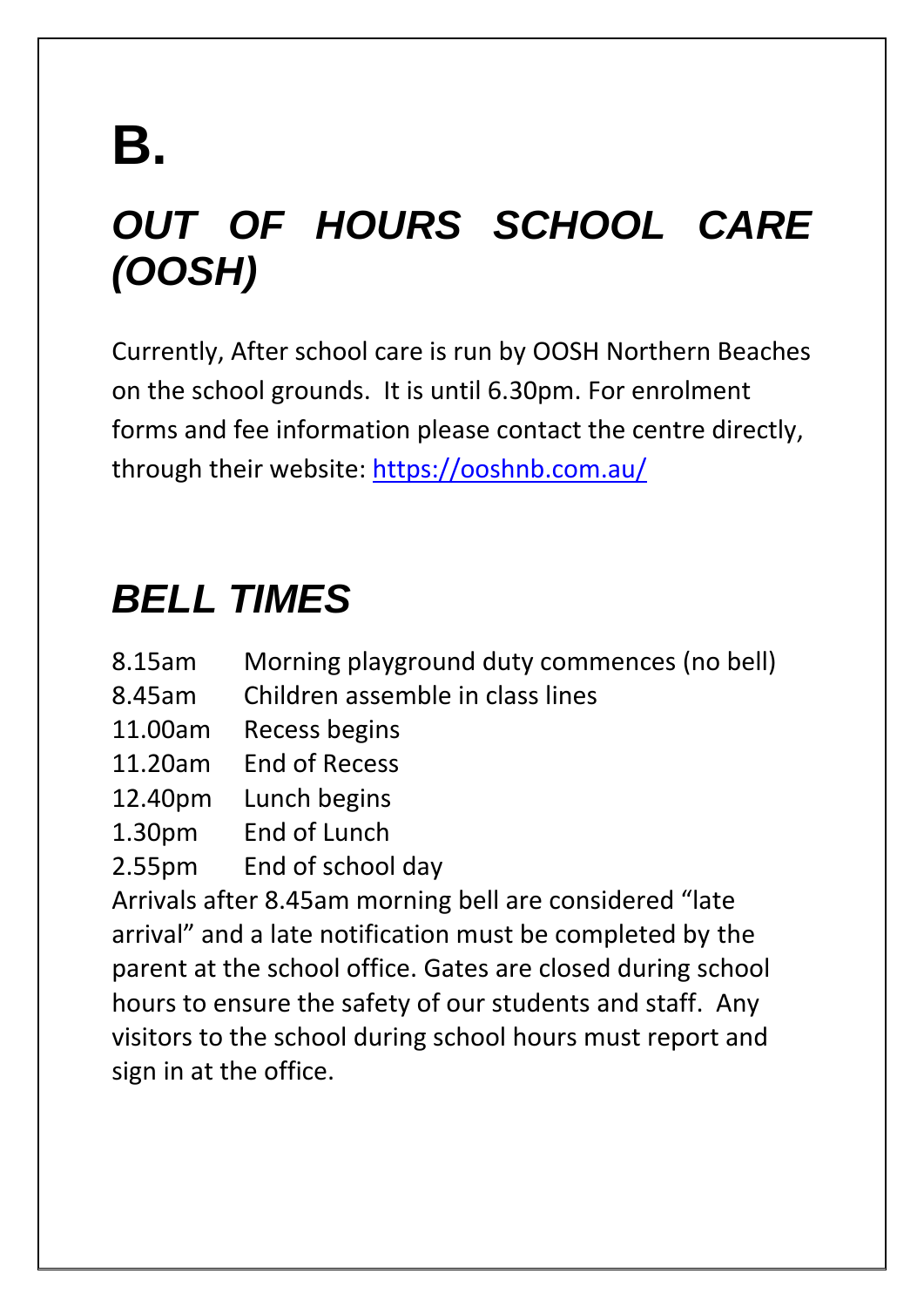## *BIRTHDAYS*

Birthdays are very special events and we love to celebrate them at Maria Regina. Every child can wear mufti clothes on their birthdays (enclosed shoes and hats are needed). If you wish to share a treat with your classmates, please only bring ice-blocks to the school (due to students with allergies and anaphylaxis). Children can bring their ice-clocks to the front office until their teacher celebrates with the class.

**C.**

## *CAN WE CONTACT YOU?*

It is important you update the office immediately if you have any change of circumstances or contact information, particularly phone numbers, home address and email. Please email the school on [mra@dbb.catholic.edu.au](mailto:mra@dbb.catholic.edu.au) with any changes.

## *COMPASS and SCHOOL COMMUNICATION*

Communication between school and parents is very important.

COMPASS is the APP used by the school to communicate with all school families. Once you commence at the school you will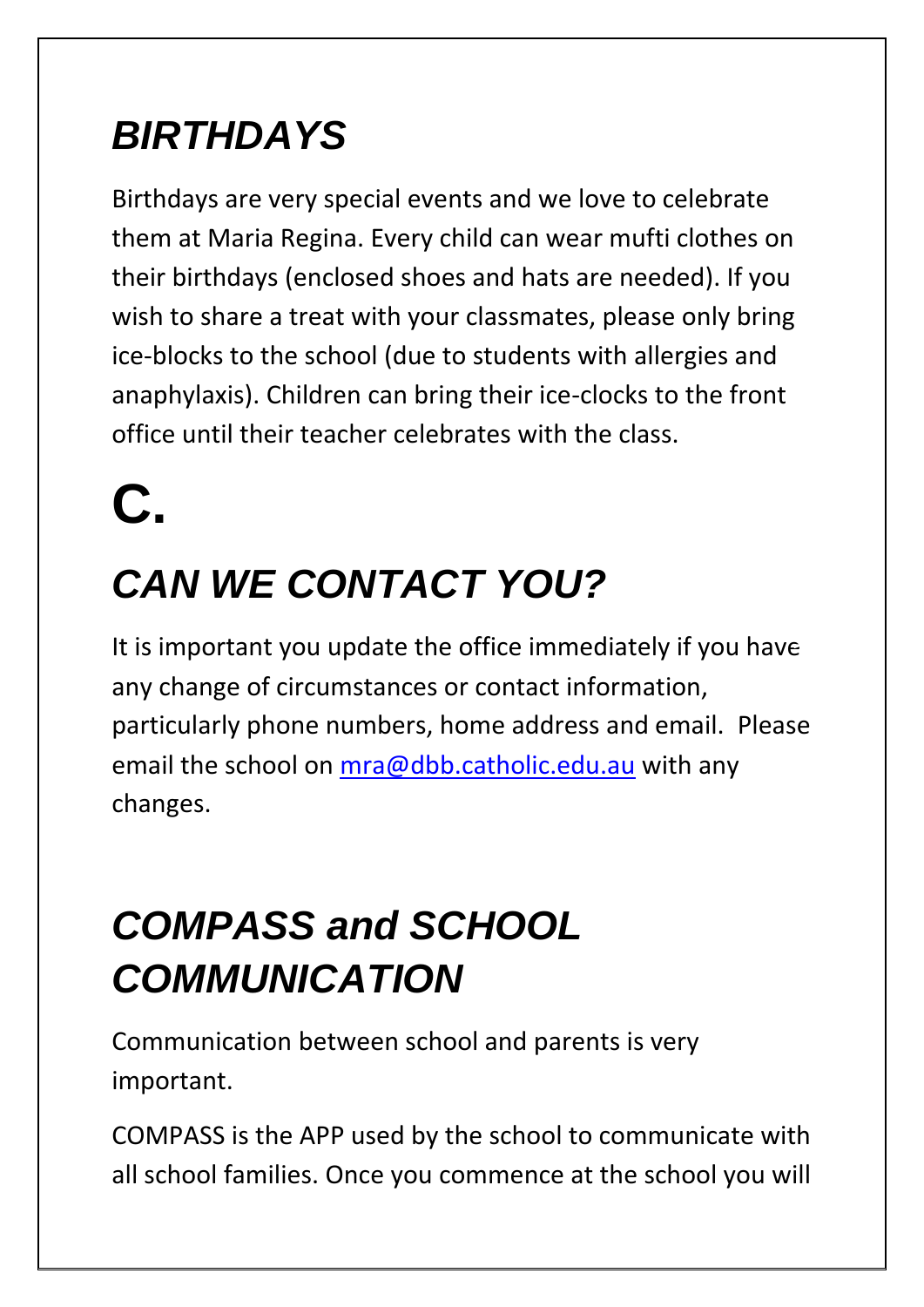receive a user name and password. The COMPASS APP will alert you to all school information including weekly newsletters, and special events as well as allowing you to advise of student absence for illness and holidays, access student reports and much more.

All emails should be directed to [mra@dbb.catholic.edu.au](mailto:mra@dbb.catholic.edu.au) as this ensures they will be received and addressed to the correct recipient. Best practice is to email all teacher correspondence direct to the school email above too.

#### *COMMUNICATION WITH THE PRINCIPAL AND TEACHERS*

Appointments with the Principal and Teachers can be arranged through the school office. Teachers are not available for interviews or phone calls during face-to-face classroom teaching time. Classroom matters are best addressed with the classroom teacher first.

Our school staff are available to discuss any issues with you at a mutually suitable time. The Principal is keen to discuss any issues you may have, be they of a general nature or relating to specific incidents. This can be scheduled through the office staff.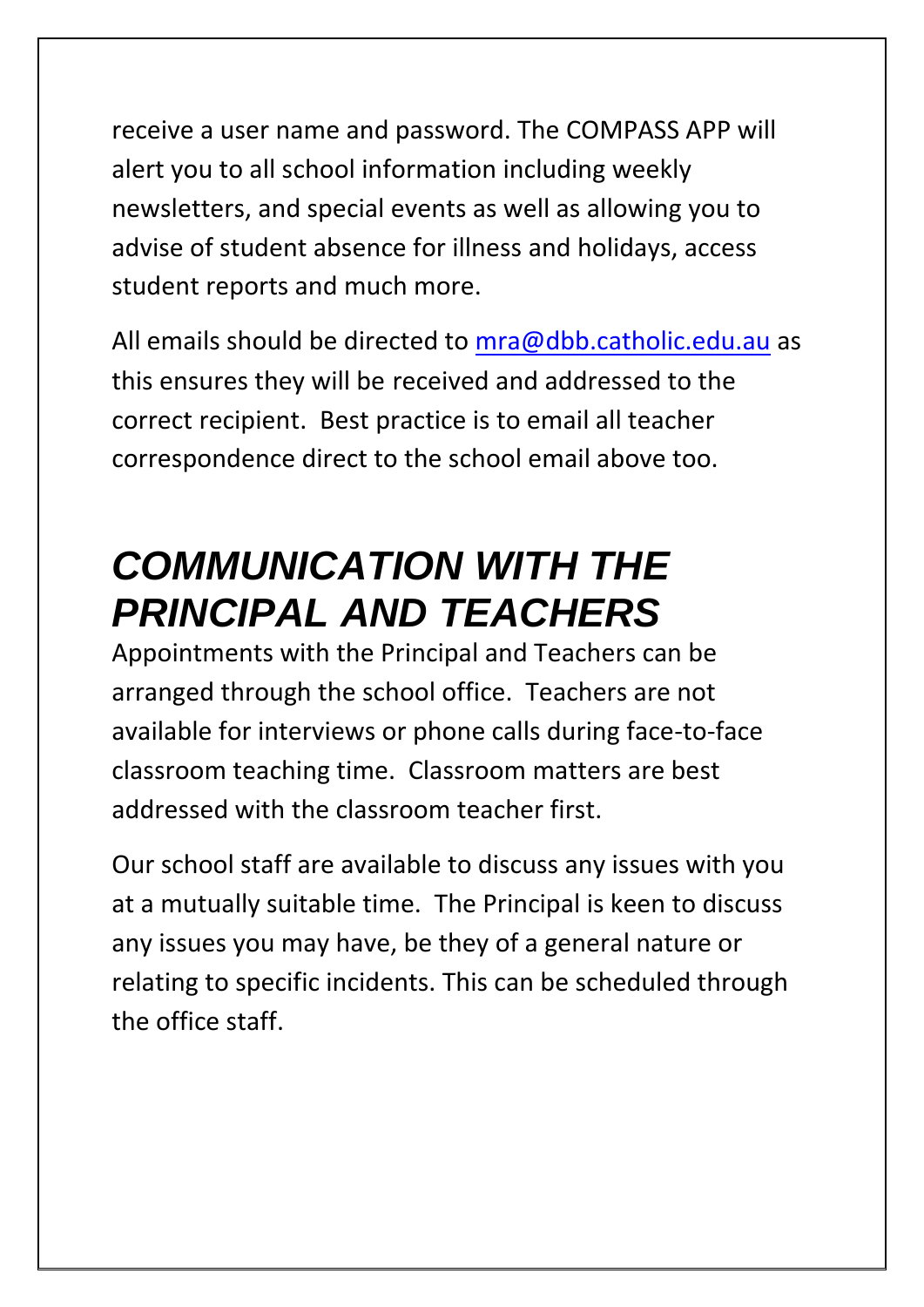## *CANTEEN*

The canteen is open Monday, Wednesday and Friday at recess and lunch. Children can bring a small amount of cash to use at recess or lunch. The lunch order menu can be viewed and ordered through QKR. Lunch orders must be placed before 8.30am via the QKR app. Please refer to flyer for details on how to register.

If you would like to volunteer to help in the canteen you will find a volunteer form on the website, collect one from the office or email our canteen manager on smrpa.canteen@dbb.catholic.edu.au

## **E.**

#### *EXCURSIONS & PERMISSION SLIPS*

Please make sure you sign and return your excursion permission slips by the required date. Children are **not** permitted to go on excursions unless the parent has completed and submitted the necessary forms.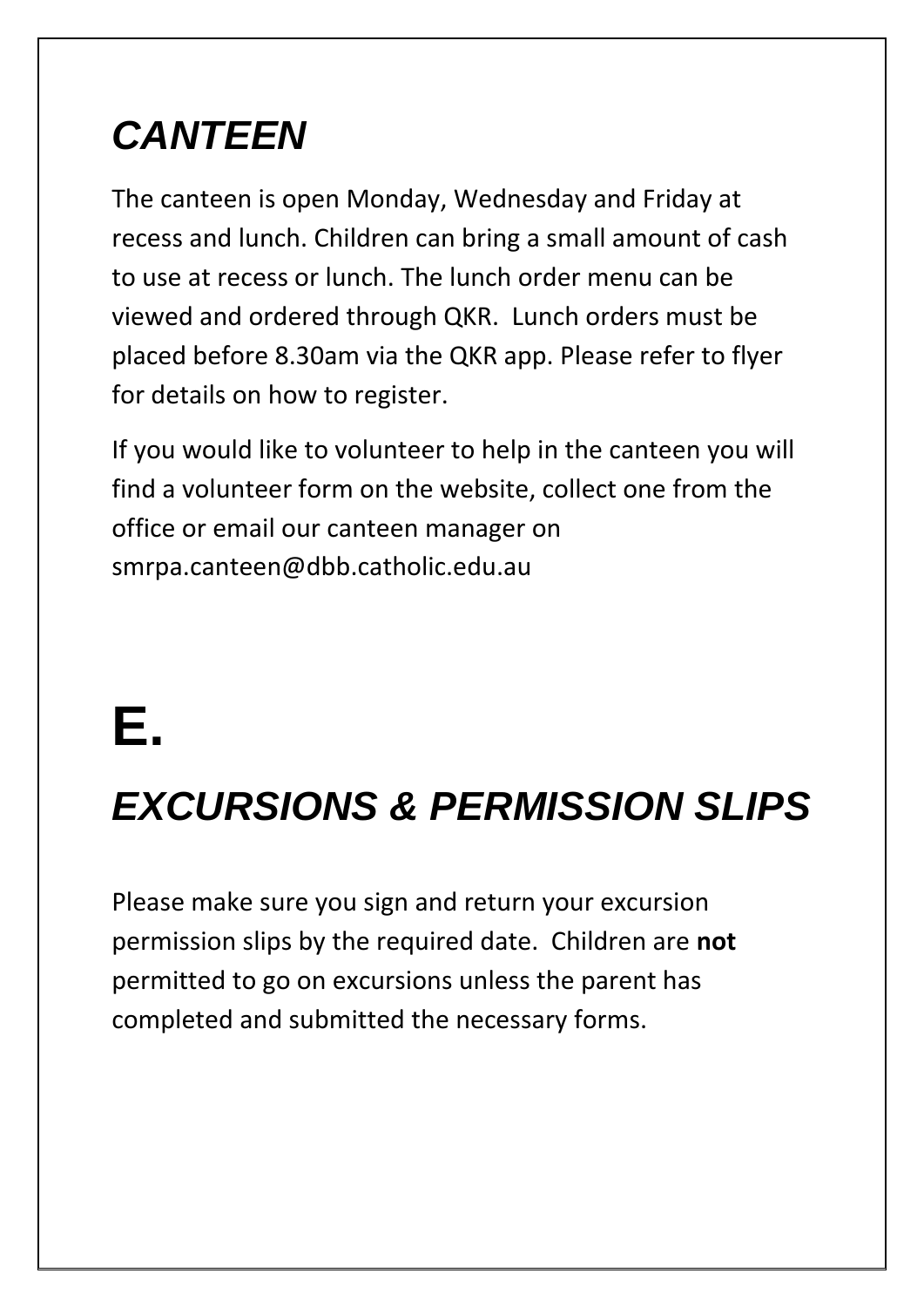## **F.** *FACEBOOK*

We invite all our community to 'Like' and 'Follow' our official school Facebook page so you can be kept up to date with what is happening at the school, student learning and to ensure you don't miss out on all the fun the children are having each day at Maria Regina. Simply search for "Maria Regina Primary School, Avalon" on Facebook to find the page – you are also welcome to invite family and friends to also follow the page. Every family has the option to permit or not permit their child's photo to appear on the school Facebook page – this form will be given out at the beginning of each school year by your classroom teacher.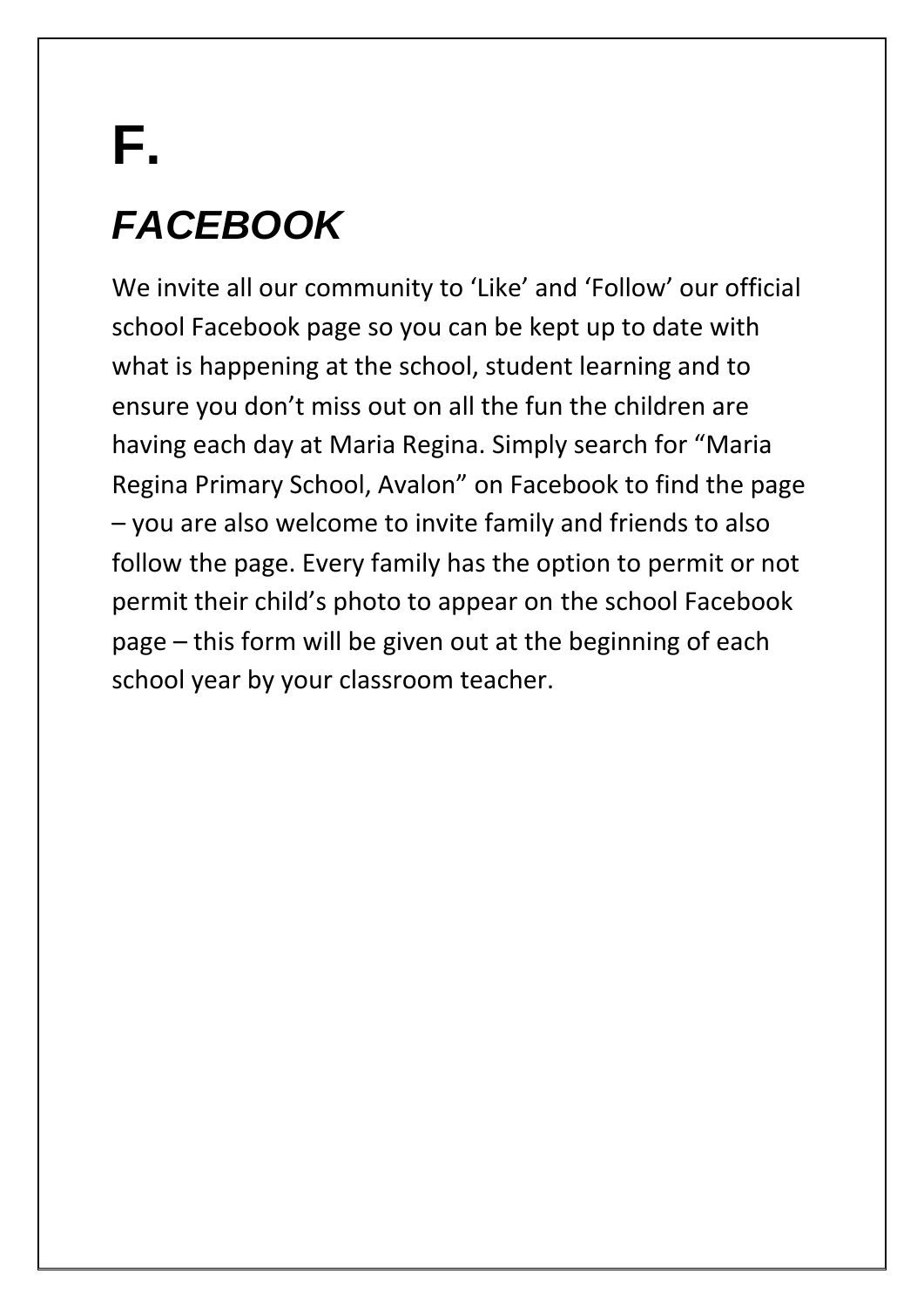## **G.**

## *GOING HOME TRAVEL ARRANGEMENTS*

There are a few different ways for the children to go home.

- **After School Care** Children are walked down to the hall for After School Care. All bookings can be made on the NBOOSH website.
- **Walking home / Bus line** The teacher on duty supervises students until all have arrived, then walks the children to cross the lights at Barrenjoey Road.
- **Hall pick up** Children are walked down to the hall and parents pick up from there.
- **Church car park "Kiss & Ride"**  Students are walked to Maria Regina Church where they are picked up by parents/carers in their cars. The teachers on duty will supervise students in this area only until 3.10pm.
- Any students who have not been collected will be taken to the School Office.
	- o *Special Request: Parents need to have a bold/visible name card under their car visor to assist teachers managing pick-ups. Thank you*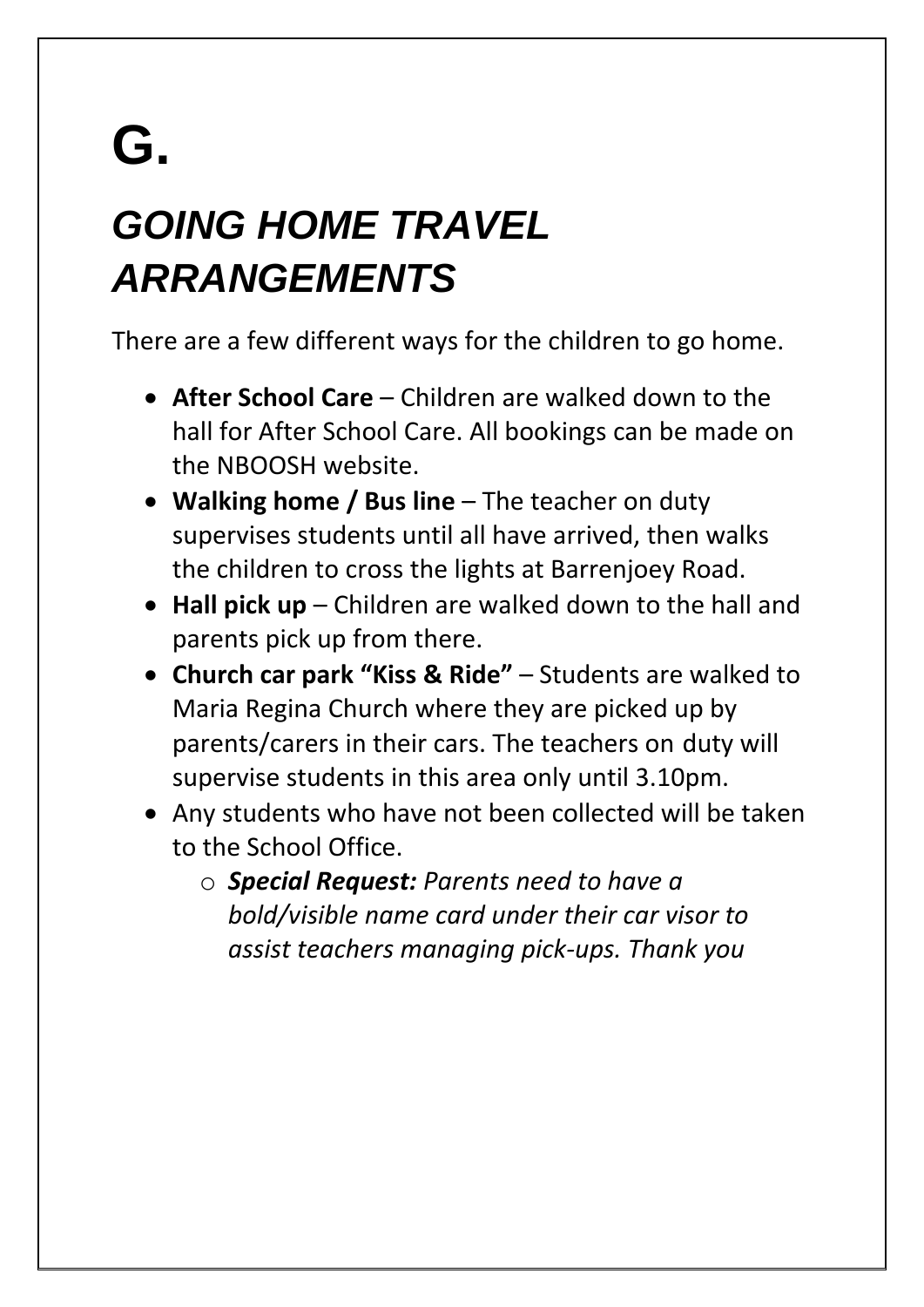Please make sure your child's teacher and the office know what the normal going home arrangements are for your child. Any variations to the normal arrangement must be notified to your teacher either by an email or phone call to the office, before lunch at 1pm.

If you want your child to go home with another child/parent you need to let the school know. No child may go home with anyone other than the normal "pick up" person without prior written permission from the parent.

If pick up arrangements change during the day please advise the office before 2.20pm so the student can be notified prior to dismissal.

## **L.**

#### *LABELLING OF BELONGINGS*

All clothing and belongings are to be labelled clearly with your child's name to ensure items can be returned.

#### *LATE ARRIVAL TO SCHOOL*

If you are running late for school, please take your child to the office to complete a 'Partial Absence – Late Arrival' entry at the Kiosk. We ask that you do not accompany your child to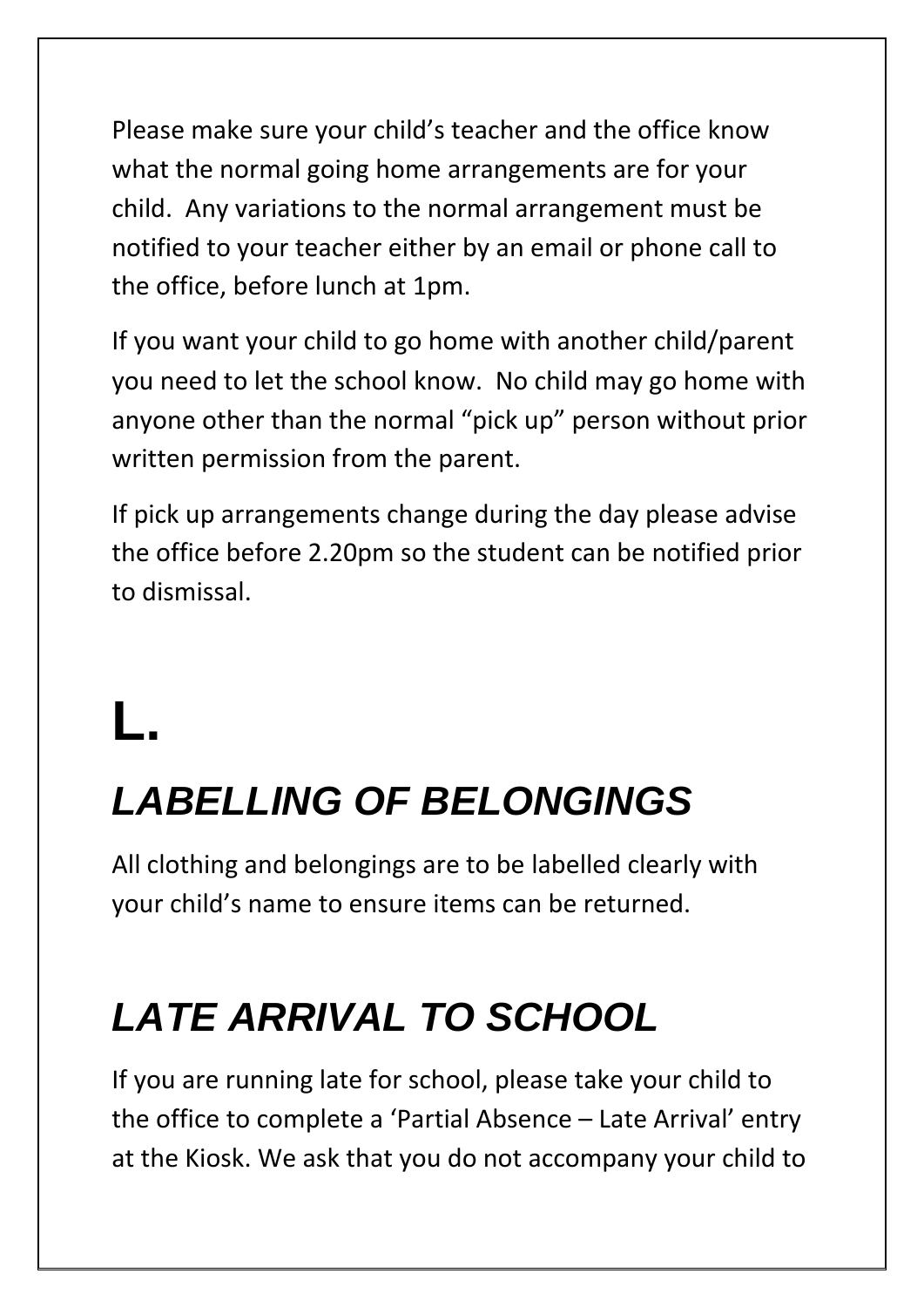class as it may disrupt learning time. Any arrival after the morning bell at 8.45am is a 'Late Arrival'.

## **M.** *MONEY*

Please do not send large amounts of cash to school with your child. As the school is primarily cashless the only times your child should need to bring cash to school are if they are to buy a treat from the canteen or for a special school event.

#### *MEDICATION*

The office staff cannot dispense any medications without the permission of the parent. The office does not hold medication unless it has been sent in by the parent with a form completed and signed by a medical practitioner. If your child requires "Prescription Medication" to be given at school, a form needs to be completed and handed to the office with the medication **in its original packaging**. The medication will be kept in the office, refrigerated if necessary, and will be administered to your child at the prescribed time. Any unused medication **must be** collected by the parents at the end of the day.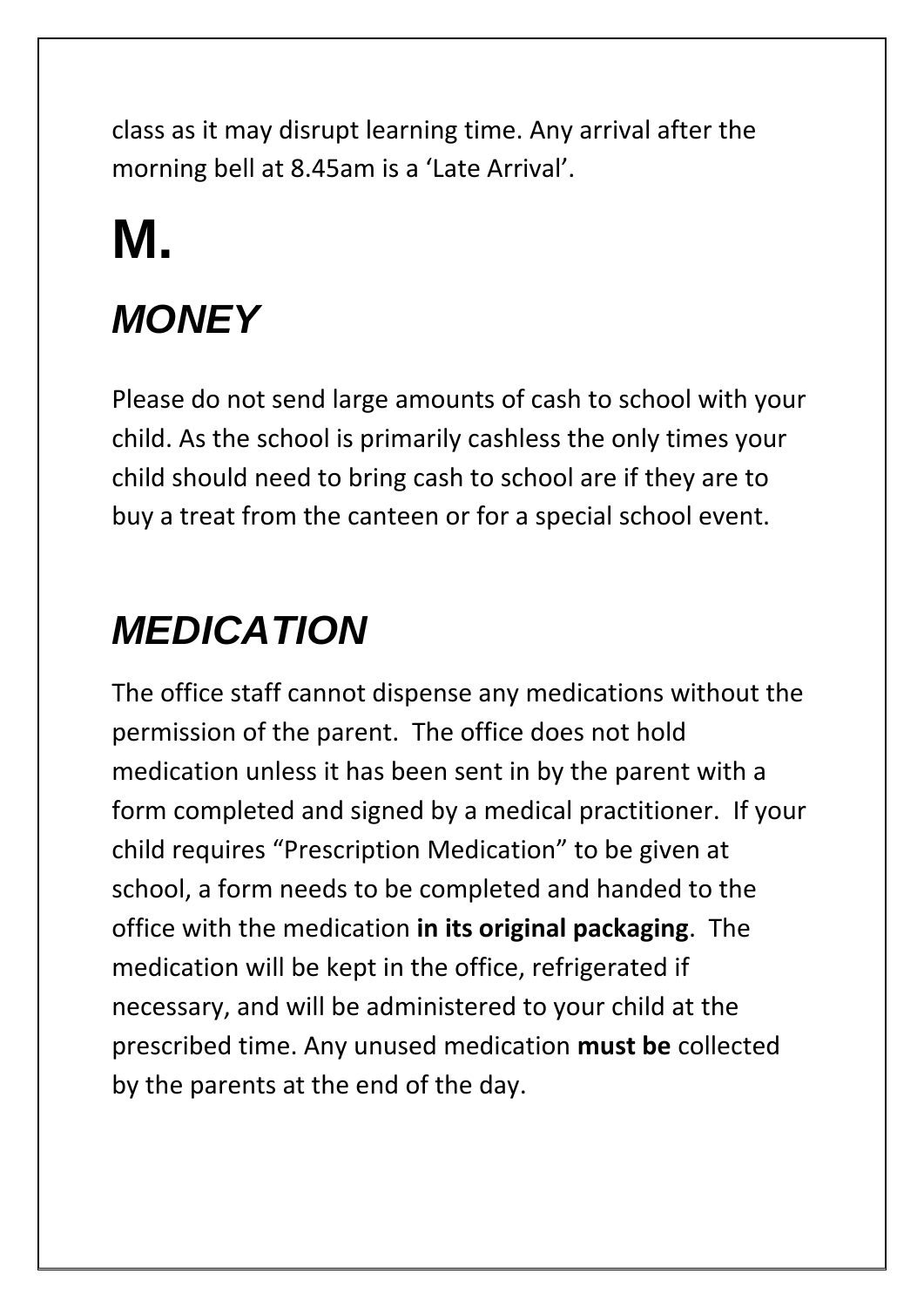## **N.** *NEWSLETTER*

The school newsletter is a most important document you will receive from the school as it holds lots of useful and current information. In 2022, we have a video newsletter each week and a 1 page reminder newsletter (sent out via Compass and the video is available to view on our Facebook page).

## *NOTES TO THE CLASS*

If you wish to distribute a note to the children in your class (e.g. Class Parent Notes) it needs to be approved by the Principal and will be distributed by the office staff via COMPASS. Distributing birthday invitations on the school grounds is commonly unsettling for children "not invited". The school respectfully asks parents to email invitations or discreetly distribute off school grounds.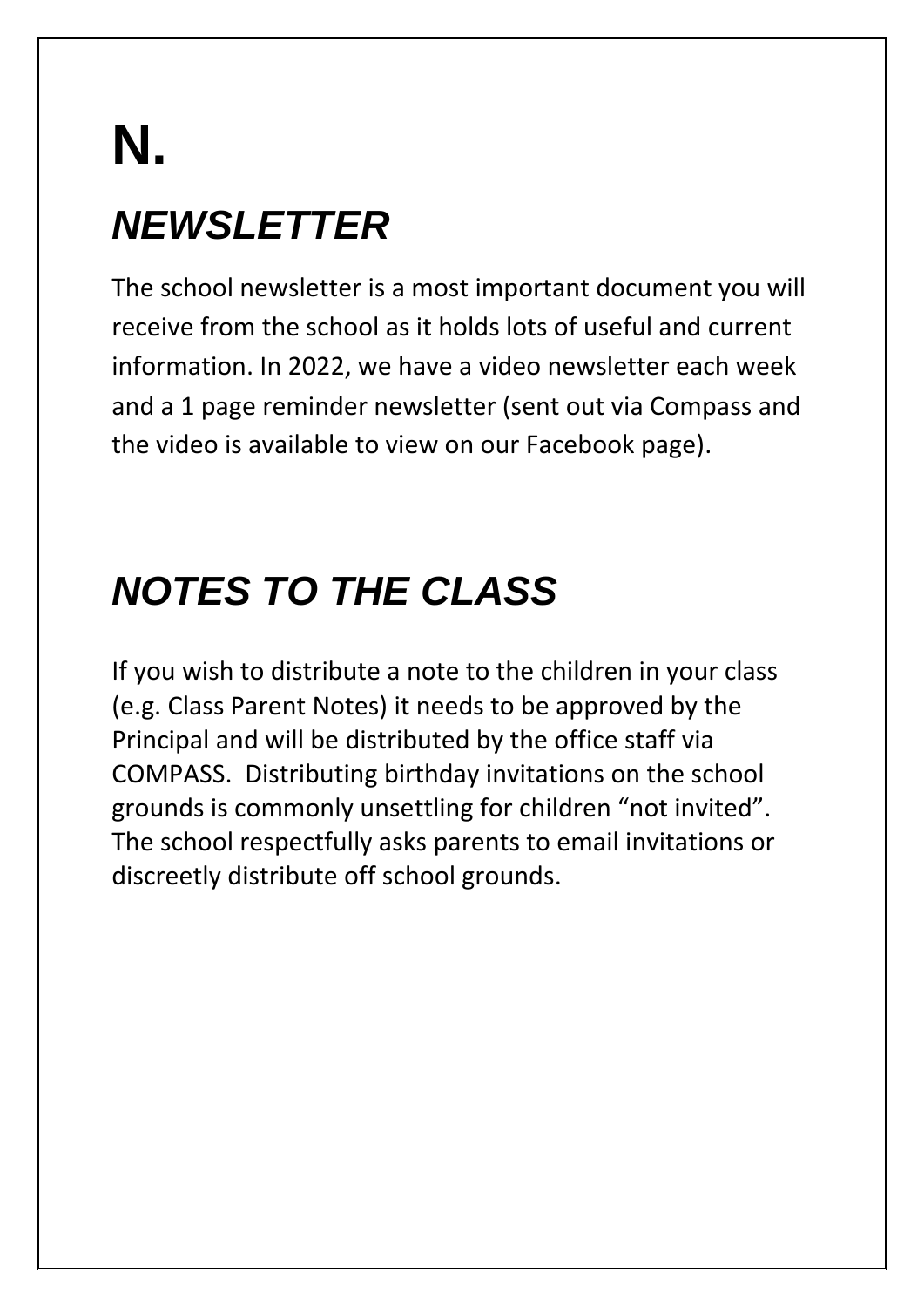## **S.** *SCHOOL FEES*

All school fees are due and payable by the due date. They are billed at the beginning of the year and due in monthly installments. Our preferred method of payment is Bpay, details of which are printed on your statement.

All overdue accounts are handled through the Catholic Schools Office.

#### *SIGNING YOUR CHILD IN/OUT*

If your child is leaving school for any reason they need to be signed out by a parent or carer at the office. The office staff will call your child's class and have them sent to the office. If your child is returning to school, please come to the office to sign them back in.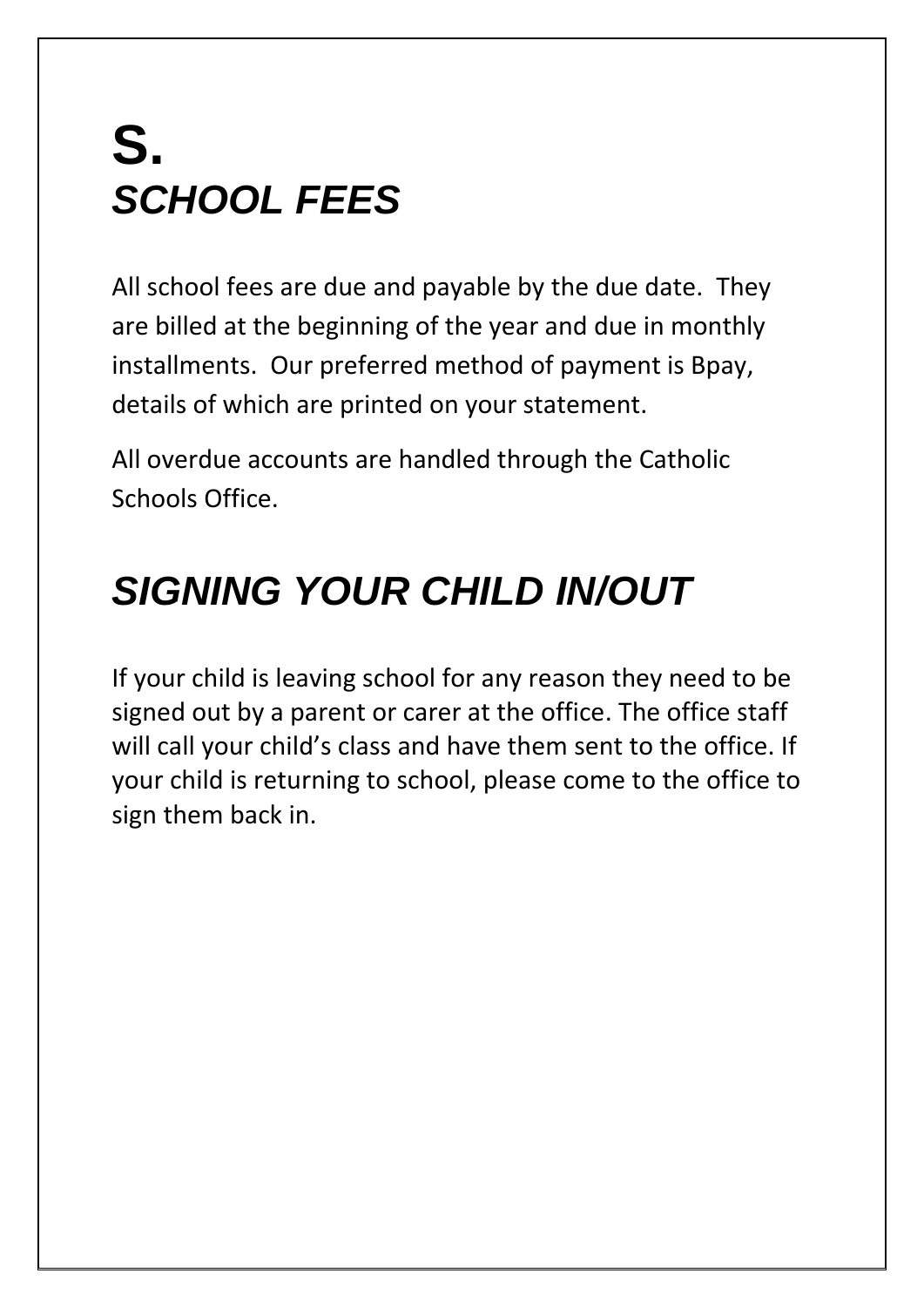## **T.** *TERM DATES*

Terms dates can be found on our school website in the calendar.

# **U.**

## *UNIFORMS*

School uniforms are available for purchase through Pickles. This can be done in person in store or online.

A second hand uniform stall is also open and run by volunteers. If you can help with the clothing stall please contact the school office. Open days and times will be advertised in the school newsletter.

## **W.**

## *WEBSITE*

For all current school information please refer to our website <https://www.mradbb.catholic.edu.au/>